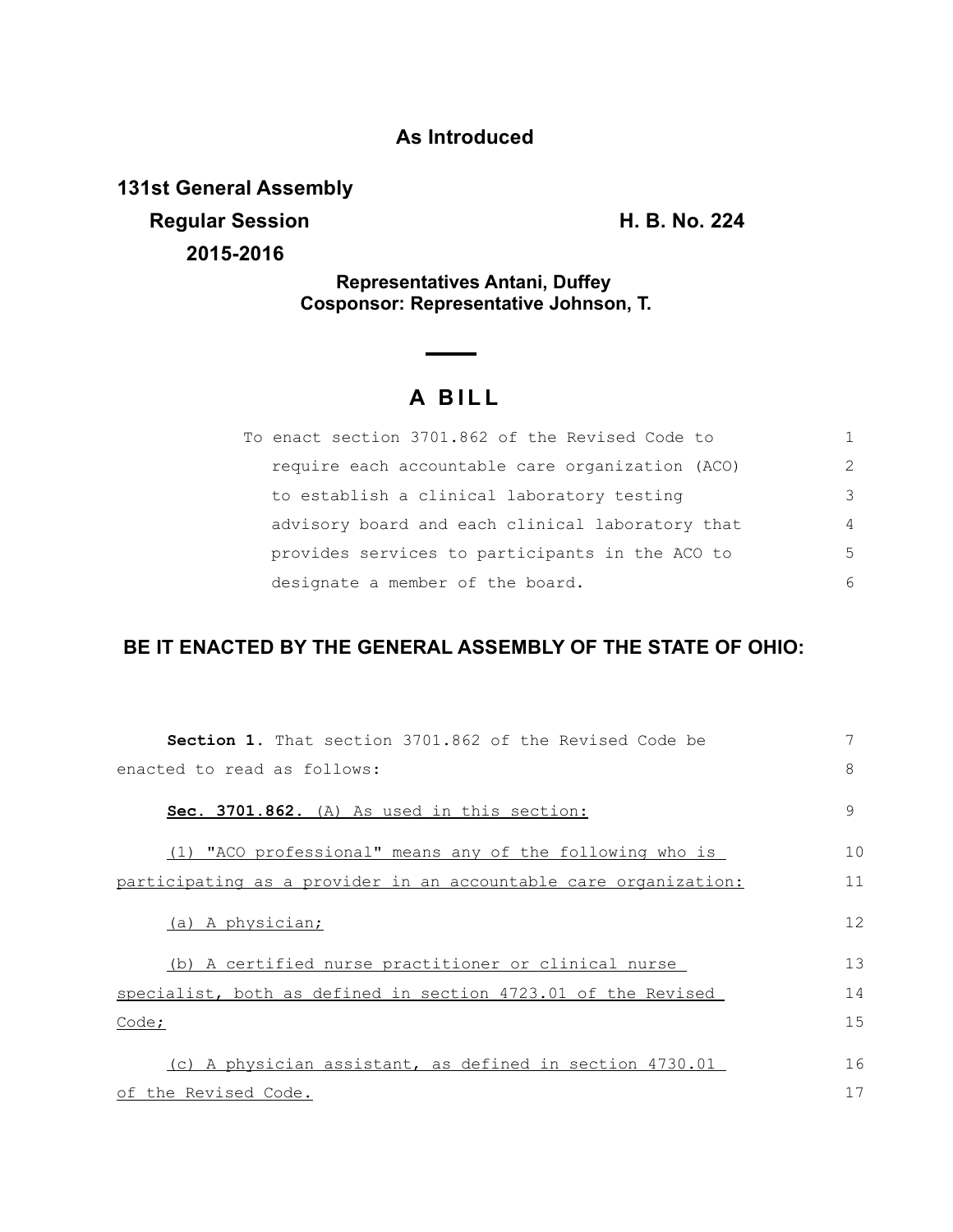| (2) "Accountable care organization" means an organization        | 18 |  |
|------------------------------------------------------------------|----|--|
| that participates in the shared savings program established by   |    |  |
| the secretary of the United States department of health and      | 20 |  |
| human services under section 1899 of the "Social Security Act,"  |    |  |
| 42 U.S.C. 1395jjj, and includes as participants ACO              | 22 |  |
| professionals who provide services to patients in this state.    | 23 |  |
| (3) "Clinical laboratory" has the same meaning as in             | 24 |  |
| section 353 of the "Public Health Service Act," 42 U.S.C. 263a.  | 25 |  |
| (4) "Hospital" has the same meaning as in section 1886(d)        | 26 |  |
| (1) (B) of the "Social Security Act," 42 U.S.C. 1395ww.          | 27 |  |
| (5) "Physician" means an individual authorized by Chapter        | 28 |  |
| 4731. of the Revised Code to practice medicine and surgery,      |    |  |
| osteopathic medicine and surgery, or podiatric medicine and      |    |  |
| surgery.                                                         |    |  |
| (B) Each accountable care organization in this state shall       | 32 |  |
| establish a clinical laboratory testing advisory board to make   | 33 |  |
| recommendations to the accountable care organization concerning  |    |  |
| laboratory testing. The board shall consist of individuals       |    |  |
| selected by the accountable care organization and a              | 36 |  |
| representative designated by each clinical laboratory that       | 37 |  |
| provides ongoing laboratory testing services directly to ACO     | 38 |  |
| professionals or hospitals participating in the accountable care | 39 |  |
| organization. The representative designated by a clinical        | 40 |  |
| laboratory must be a physician affiliated with the accountable   | 41 |  |
| care organization who is the director, or a pathologist          | 42 |  |
| designated by the director, of the clinical laboratory.          | 43 |  |
| The accountable care organization shall determine how the        | 44 |  |
| board is to be governed and the form and manner of its           | 45 |  |
| recommendations.                                                 |    |  |